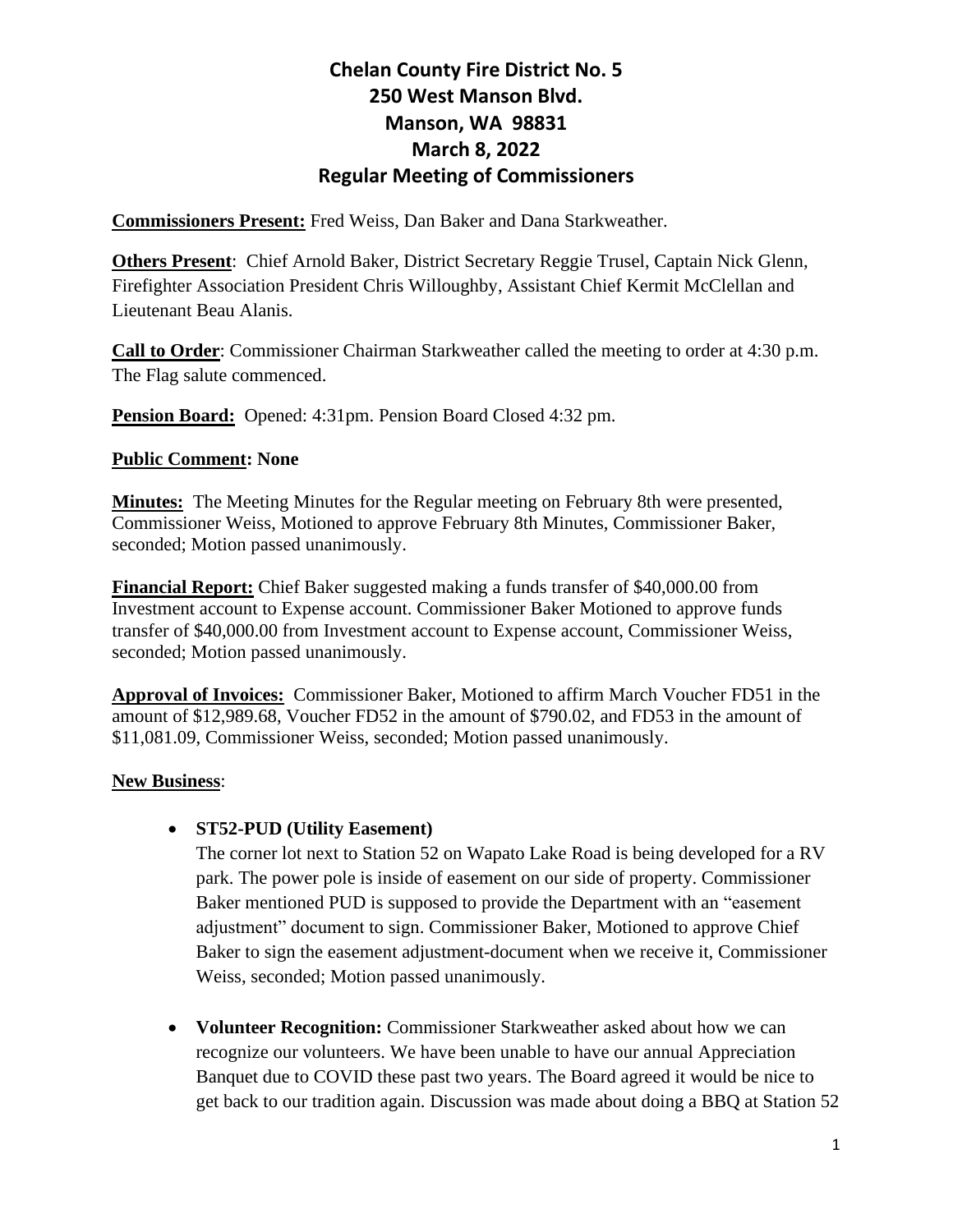or a smaller ceremony during a Tuesday Commissioner Meeting / Drill evening. Chris Willoughby noted how it is a great moral booster for the volunteers. Chief Baker suggested basing our awards on the current year and move past the two COVID years missed. The Chief suggested doing a more traditional BBQ later in the year. Consensus was to plan for a fall banquet. Chief Baker recommended presenting awards on May  $10<sup>th</sup>$ ; combining the Commissioner Meeting with volunteer training drill, the Board unanimously agreed.

• **Website, ST51 Bay Lettering:** Commissioner Starkweather suggested updating the departments website, as there are several areas we need to address. Reggie Trusel will be heading up those changes and implementing the departments community goals. He also suggested re-lettering the Bay doors at Station 51, as wording is sun damaged and peeling.

#### **Old Business:**

• **Company Calendar:** March 16<sup>th</sup> Commissioner Workshop: Commissioner Starkweather suggested changing the time to later in the day so the department Officers would be able to attend. The Board agreed to change the time from 1:00 to 6:00 pm.

Commissioner Weiss suggested adding Chief Bakers KOZI interview, planned for Friday March  $11<sup>th</sup>$  at 8:10 am.

- **Station 52 Bay Addition**: (5% Retainage Release) Chief Baker commented there was a correction on the final invoice from Cascade Central Construction and the Notice for Completion of Public Works Contract was submitted. The Chief explained how he wanted to look for metal rack shelving to help with storage for the new bay. Assistant Chief McClellan suggested looking into an exterior wireless remote (keypad) making bay entry more accessible.
- **Station 52 Irrigation:** Chief Baker reiterated he will be leveling the land area before irrigation starts.
- **Pre-Fire Plans:** The Chief noted we mailed approximately 30 Pre-Fire Plan letters this past month. Commissioner Starkweather mentioned he would like to bring a letter to the next Manson Chamber Meeting, planned for the last Wednesday of the month.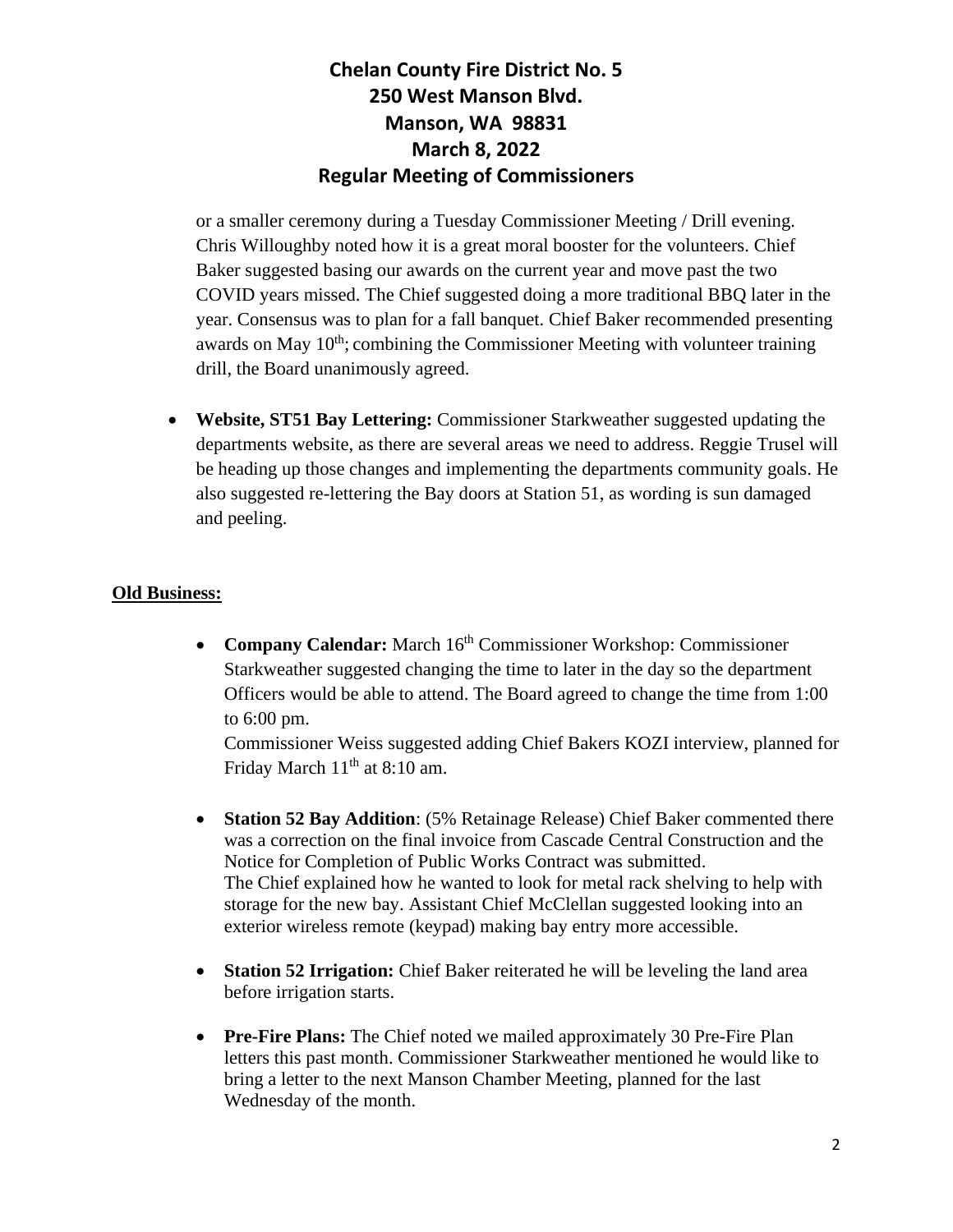- **Policy Updates:** Chief Baker briefed the Board of the new policy draft from attorney Brian Snure regarding, "Relatives and Conflicts of Interest". The Chief mentioned the attorney added some additional language. Commissioners discussed a couple of changes to add/subtract to the policy. Commissioner Weiss Motioned to adopt "Relatives & Conflict of Interest Policy" with changes, Commissioner Baker seconded; Motion passed unanimously.
- **Assistant Chief/Training Officer Position:** Commissioner Starkweather emphasized how the upcoming March  $16<sup>th</sup>$  Workshop will be an opportunity to discuss the succession planning for Station 52 and to cover more on the Training Officer topic. He touched on having the Officers continuing to pick up the training slack. Chief Baker informed the Board at the last Officer meeting, they laid out the next two months on how they would be distributing the workload with regard to drills. Commissioner Starkweather stressed his concerns with the "online" training and asked how the department could better pick up that area of training. The Chief displayed to the Board an "online-training" plan spreadsheet, which reflects what the volunteers have completed and what is needed to continue their online training. A few ideas were shared on delegating more duties to the Officers and giving them additional compensation for the increased workload. Captain Glenn reiterated how the Officers could take on more responsibilities and divide more of the duties.

#### **EMS Report**: None

#### **Assistant Chief's Report:** Kermit McClellan

Driver training has picked back up again. He has a volunteer who just finished certifying on Brush -51 and now training on E-51.

He noted how the Officers have been taking on a lot more of the training and it is nice to build the repour and have that interaction with the volunteers. Commissioner Baker suggested the Commissioners make a point to attend a drill night to see how training is done. The Chief offered sending them the training calendar so they can choose which drill to attend.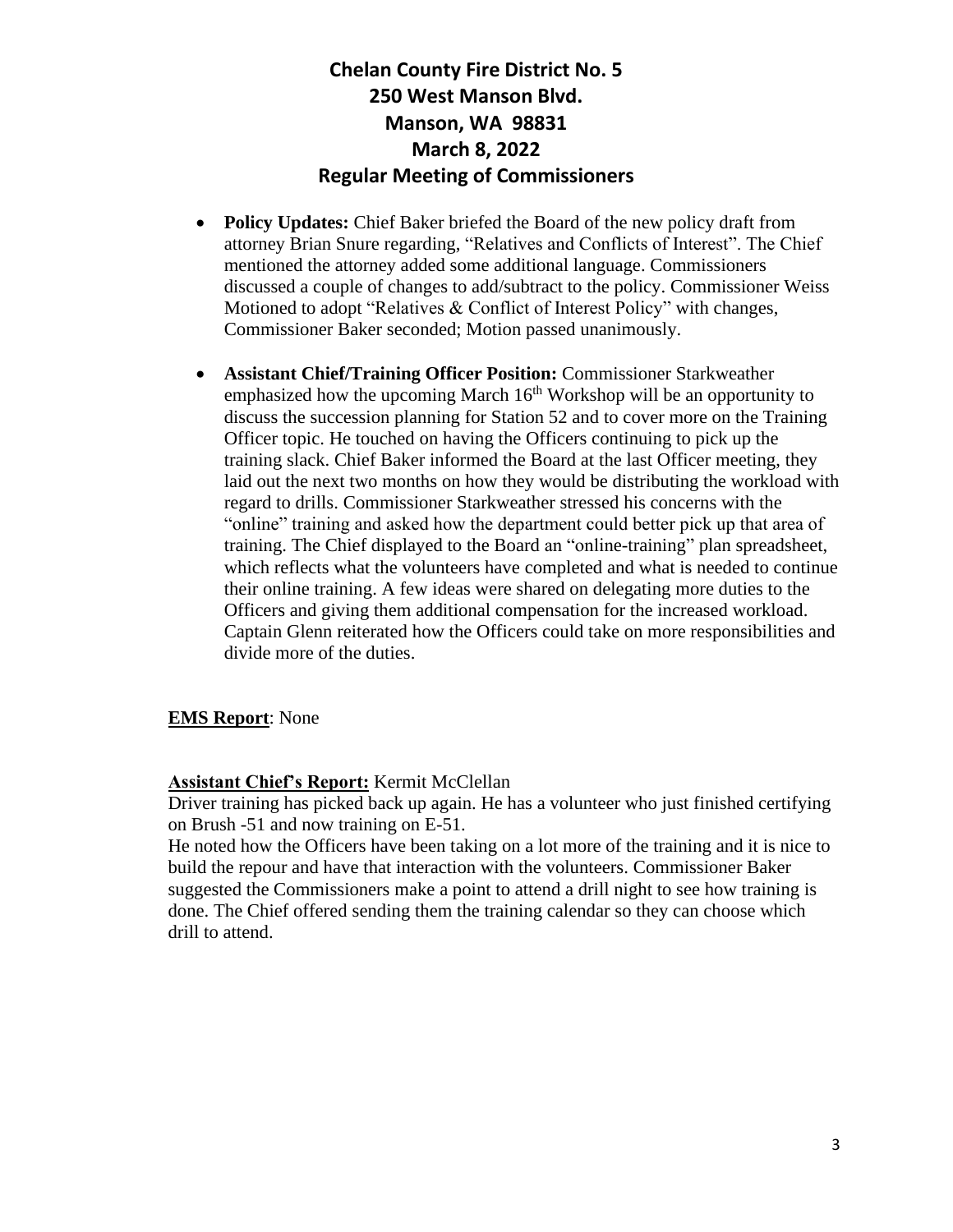#### **Chiefs Report: \*Additional Discussion for Chiefs Report**

**Personnel and Training:** Commissioner Baker asked if the Board could receive a list of previous months attendance at the next Commissioner meeting.

**Recruitment & Retention:** Our new recruit is currently attending the Fire Academy in Chelan; he will start volunteering with us when he has completed the academy certification.

#### **Facilities and Equipment:**

Chief Baker discussed all the Grants he is currently working on or waiting for award notification. FEMA Assistance to Firefighter Grant (AFG) will be used for a Type 3 (CAFS) Compressed Air Foam Systems- Structure Protection truck. Our last Grant submission was modified, bringing up the cost share amount to around \$90,000.00 (asking AFG for \$248,000).

Chief Baker is currently working on a new DNR Grant for \$100,000. He indicated he is waiting to see if we can pair this Grant up with the AFG, which would help to off set the truck cost. This Grant is due by March 31<sup>st</sup>.

The third Grant is the Chelan County's' Cascade Infostructure Grant, max amount is \$150,000. Chief Baker would like to use this for our Live Fire Training (Burn Box). He summarized this project will have some additional things to plan for and these funds would be well spent. Commissioner Baker offered to help with permit planning.

Chief Baker announced he purchased a new pressure washer for the department.

The Chief informed the Board; he is still working with Cascade Fire & Safety on a date to have the Aerial – Tower 51 serviced in Yakima.

#### **Public Comment**: None

**Adjournment**: Commissioner Starkweather closed the meeting with no additional business before the Commissioners; the meeting adjourned 6:08 pm.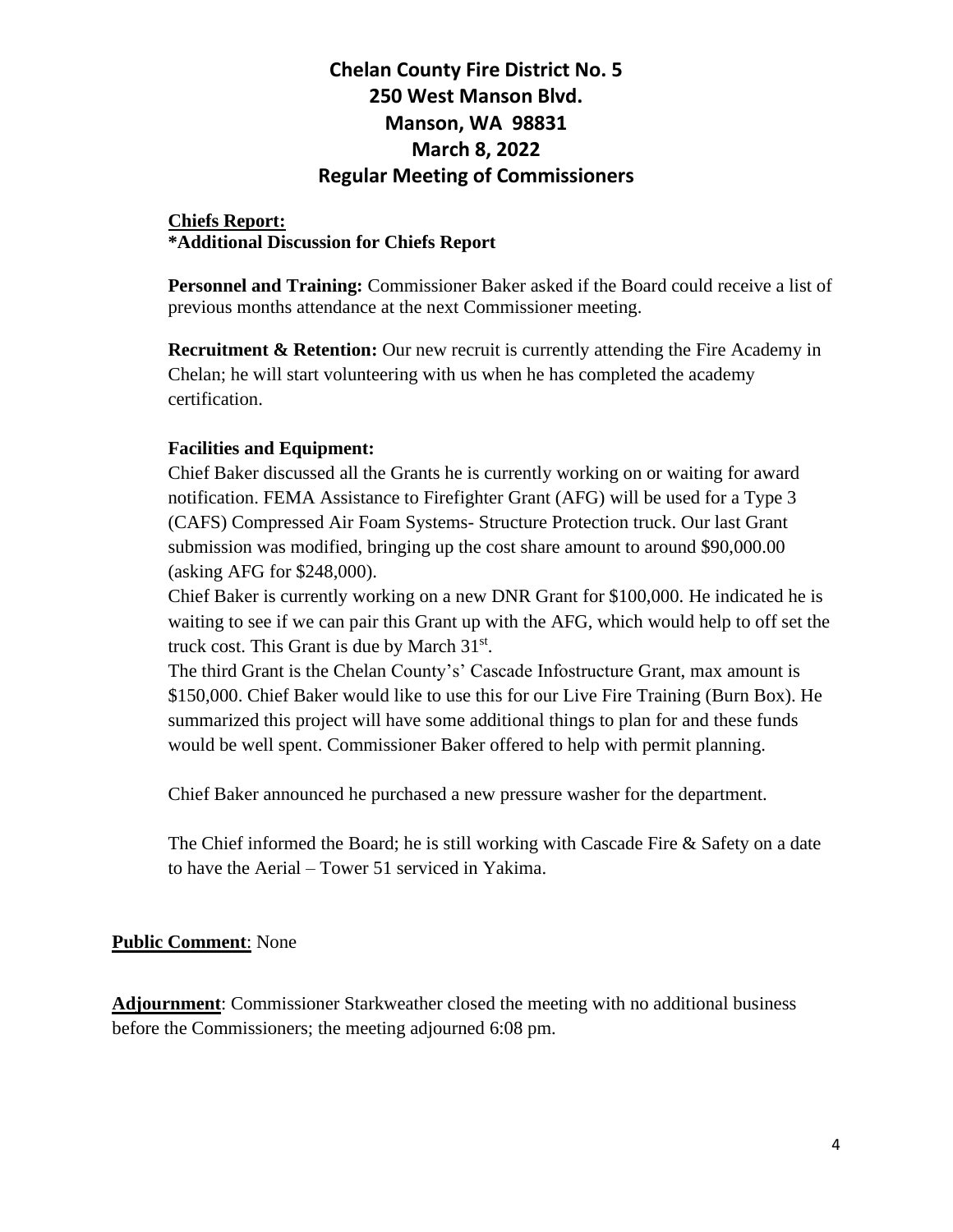**\_\_\_\_\_\_\_\_\_\_\_\_\_\_\_\_\_\_\_\_\_\_\_\_\_\_\_\_\_\_\_\_ \_\_\_\_\_\_\_\_\_\_\_\_\_\_\_\_\_\_\_\_\_\_\_\_**

**Chelan County Fire District 5 Board of Commissioners:**

**Commissioner Chairman Dana Starkweather**

**\_\_\_\_\_\_\_\_\_\_\_\_\_\_\_\_\_\_\_\_\_\_\_\_\_\_\_\_\_\_\_\_**

**\_\_\_\_\_\_\_\_\_\_\_\_\_\_\_\_\_\_\_\_\_\_\_\_\_\_\_\_\_\_\_\_**

**Commissioner Fred Weiss** 

**Commissioner Dan Baker Attest: Regenia Trusel** 

 **District Secretary**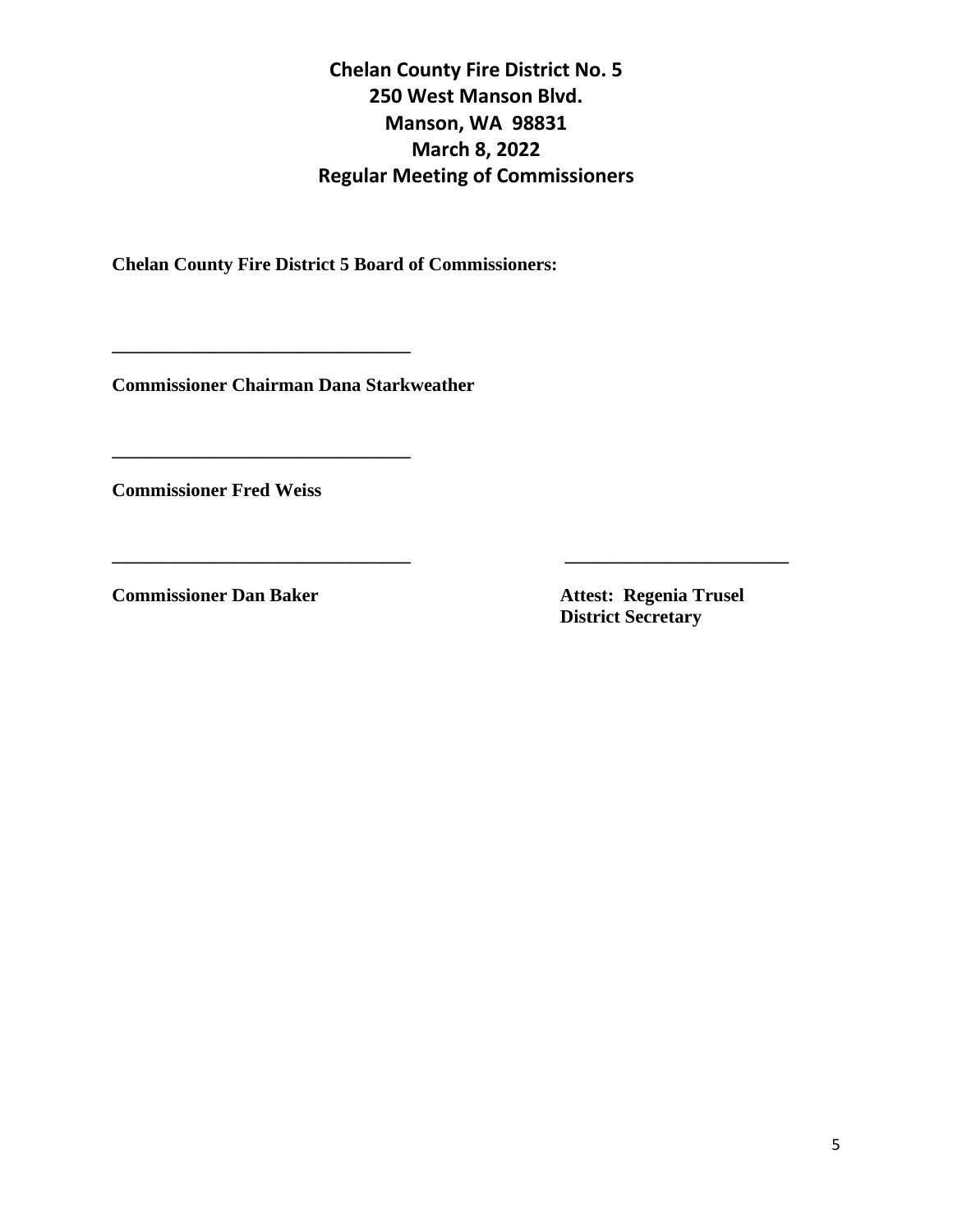

# Manson Fire Department

Chelan County Fire District 5 P.O. Box D Manson WA 98831-0438 mansonfire.org

### **Chiefs Report March 8, 2022**

#### **Incidents**

27 Calls for service in the month of February; 18 within Fire District 5 and 9 out of District. Fire responded to 6 calls within District 5, 1 mutual aid call.

In District 5; 3 MVA with no injuries, 1 MVA with injuries, 2 Assist EMS.

EMS responded to 18 medical calls in District 5. 9 Calls EMS handled without Fire, 3 MVA with no injuries, 1 MVA with injuries, 2 with assistance of Fire, and 3 Dispatched & cancelled.

Out of District 5; 8 Medical calls.

February Call Times;

Fire Call Processing was at 0:46, Arrival on scene at 10:13.

EMS Call Processing was at 1:53, Arrival on scene at 13:29.

Of the 18 dispatches in District 5, 14 calls were compliant to NFPA 1221, for call processing for 77.8%.

Of the 15 responses in District 5, 10 calls were compliant to Fire District 5 benchmark of 12:00 minutes for 66.7%.

#### **Personnel and Training**

Training in February consisted of an Ice rescue combined rope anchor lines, Fireground operations (that covered accountability, task responsibilities, incident command risk management, strategic mode, benchmark times and terminology), Radio operation and communications, Forcible entry, OTEP (Pain management module), and an Officer meeting.

#### **Recruitment & Retention**

The new firefighter reported last month is attending the recruit school in Chelan. No other inquiries this month.

#### **Facilities and Equipment**

- Chelan County CPIF Grant I have had several conversations and emails with Michelle Mazzola, our grant writer. She has dug up a lot of background on this grant program, first of all out project listed in the Chelan County Comp Plan. I had remembered submitting to that Comp Plan a few years ago so I looked up what was listed. In the 2017 Plan they have provided; Fire Station 52, which does not meet the minimum safety standards and cannot accommodate the growing needs of the District. The info is vague to a benefit.
- Next step is to create a project budget for the training facility. I will need the assistance of an architect to collect water from the training facility and a storm water site to hold the water. The Conex boxes and modifications are easier to calculate.
- DNR Equipment Grant The WA DNR has opened a larger scale equipment grant than years past. I have asked the question if the grant could be pared with the AFG grant to go toward the cost we cut off the Type 3 Engine. Waiting for an answer.
- Pressure Washer We needed a pressure washer to deep clean some of our equipment. I looked on the internet with a lot of options out there. Then I went to the Lake Chelan Building Supply to see what they could order for us. Bought a good unit with a Honda engine for \$790.